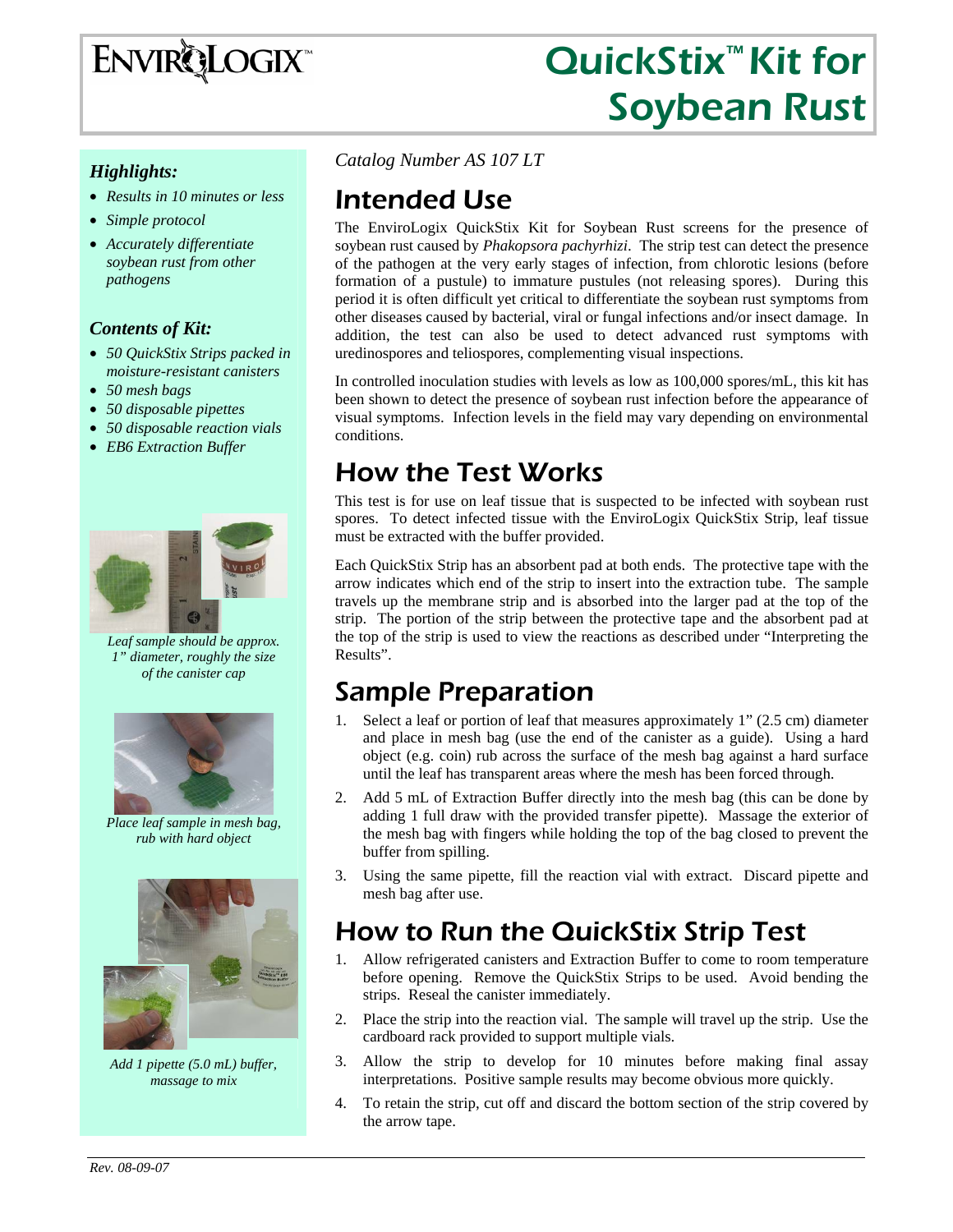

*Transfer liquid into vial with pipette* 



*Add a test strip to the vial, wait 10 minutes* 



*Any pink test line is considered positive* 

### Interpreting the Results

Development of the Control Line within 10 minutes indicates that the strip has functioned properly. Any strip that does not develop a Control Line should be discarded and the sample re-tested using another strip.

If the sample extract contains Soybean Rust infection, a second line (Test Line) will develop on the membrane strip between the Control Line and the protective arrow tape. The results should be interpreted as positive for soybean rust. The Test Line will typically be lighter than the Control Line.

If no Test Line is observed after 10 minutes, the results should be interpreted as negative for the sample tested. See Precautions and Notes.

## Kit Storage

This QuickStix Kit can be stored at room temperature, or refrigerated for a longer shelf life. Note the shelf life on the kit box for each storage temperature. The kit may be used in field applications; however, prolonged exposure to high temperatures may adversely affect the test results. Do not open the desiccated canister until ready to use the test strips.

# Cross Reactivity

The kit does not cross react with *Phakopsora meibomiae*, or several other rust infections caused by *Uromyces, Puccinia* and *Melampsora* species. No cross reactivity was observed with other common fungal genera including *Aspergillus*, *Cercospora kikuchii, C. sojina, Fusarium*, *Penicillium*, *Peronospora mansurica*, *Pseudomonas savastanoi pv. Glycinea, Rhizoctonia*, *Rhizopus, Septoria, and Xanthomonas campestris pv. Glycinea*. No cross reactivity has been observed with similar-looking diseases such as frogeye leafspot, powdery mildew, downy mildew, brown spot, bacterial blight, bacterial pustule.

### Precautions and Notes

- This kit is designed for screening the presence or absence of Soybean Rust and is not meant to be quantitative. As with all tests, it is recommended that results be confirmed by alternate method.
- Important Note: The kit will detect its target pathogen regardless of the pathogen's viability. It should not be used to determine the efficacy of treatment efforts, because although the pathogen may be rendered non-viable, the protein is still present and will cause a positive result.
- The assay has been optimized to be used with the protocol provided in the kit. Deviation from this protocol may invalidate the results of the test.
- The test is recommended to be used on single leaf sample only. Compositing or pooling of samples is not recommended and may result in false negative.
- A strong positive result may safely be interpreted in as little as 5 minutes after sample addition. It is not safe, however, to conclude that a sample is negative before a full 10 minutes has elapsed. A weakly positive sample may require the full 10 minutes for a distinct Test Line to appear.
- A negative result does not preclude the presence of soybean rust infection in other areas or at other times.
- Protect all components from hot or cold extremes of temperature when not in use. Do not leave in direct sunlight or in vehicle. A small portable cooler is recommended for field testing applications to protect the kit from extreme temperatures.

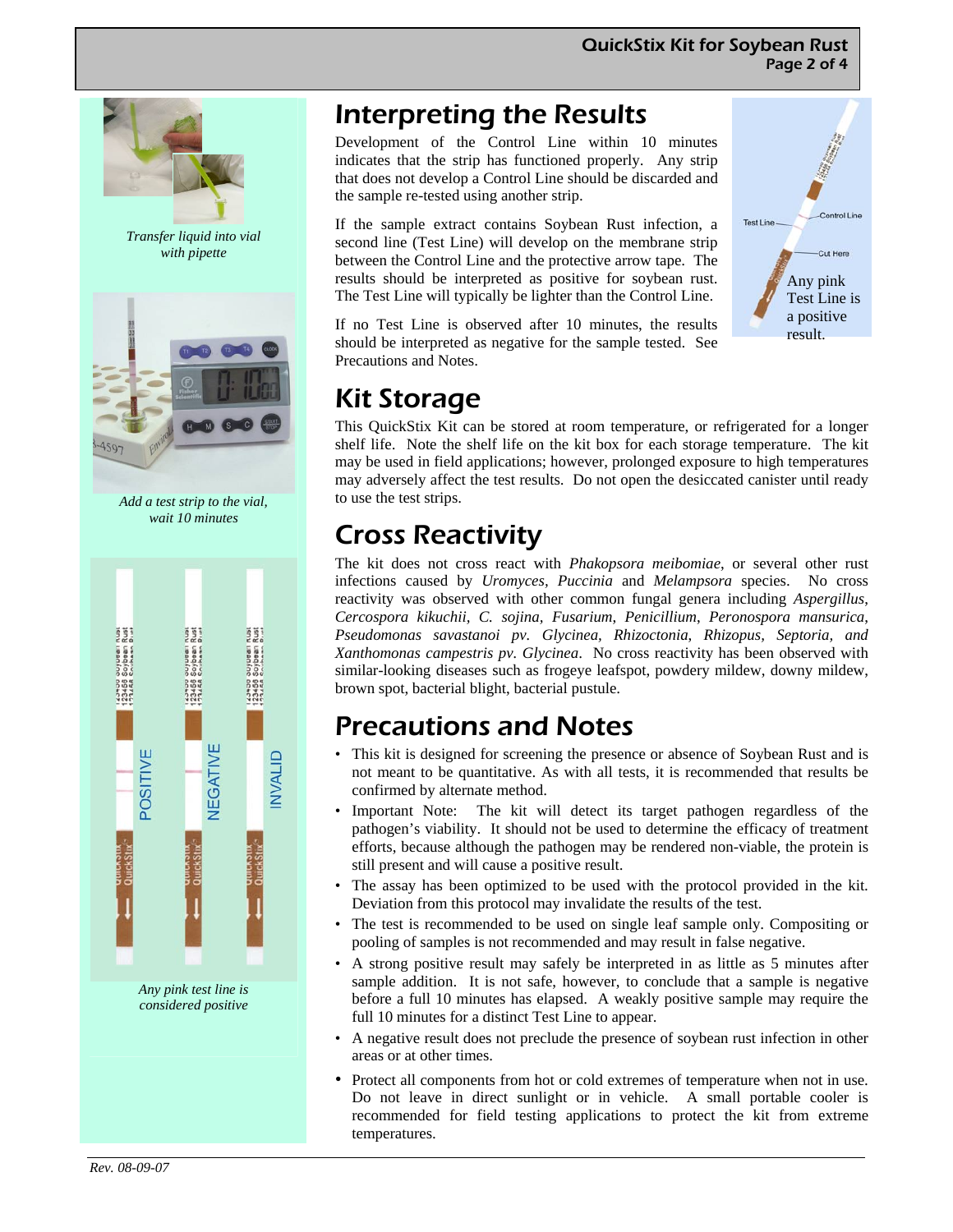

#### For Technical Support Contact Us At:

**EnviroLogix**  500 Riverside Industrial Parkway Portland, ME 04103-1486 USA

**Tel: (207) 797-0300 Toll Free: 866-408-4597 Fax: (207) 797-7533** 

e-mail: *info@envirologix.com* 

website: *www.envirologix.com* 



#### LIMITED WARRANTY

EnviroLogix Inc. ("EnviroLogix") warrants the products sold hereunder ("the Products") against defects in materials and workmanship when used in accordance with the applicable instructions for a period not to extend beyond a product's printed expiration date. If the Products do not conform to this Limited Warranty and the customer notifies EnviroLogix in writing of such defects during the warranty period, including an offer by the customer to return the Products to EnviroLogix for evaluation, EnviroLogix will repair or replace, at its option, any product or part thereof that proves defective in materials or workmanship within the warranty period.

**ENVIROLOGIX MAKES NO OTHER WARRANTIES, EXPRESSED OR IMPLIED, INCLUDING BUT NOT LIMITED TO ANY IMPLIED WARRANTIES OF MERCHANTABILITY OR FITNESS FOR A PARTICULAR PURPOSE.** The warranty provided herein and the data, specifications and descriptions of EnviroLogix products appearing in EnviroLogix published catalogues and product literature are EnviroLogix' sole representations concerning the Products and warranty. No other statements or representations, written or oral, by EnviroLogix' employees, agents or representatives, except written statements signed by a duly authorized officer of EnviroLogix Inc., are authorized; they should not be relied upon by the customer and are not a part of the contract of sale or of this warranty.

EnviroLogix does not warrant against damages or defects arising in shipping or handling, or out of accident or improper or abnormal use of the Products; against defects in products or components not manufactured by EnviroLogix, or against damages resulting from such non-EnviroLogix made products or components. EnviroLogix passes on to customer the warranty it received (if any) from the maker thereof of such non-EnviroLogix made products or components. This warranty also does not apply to Products to which changes or modifications have been made or attempted by persons other than pursuant to written authorization by EnviroLogix.

THIS WARRANTY IS EXCLUSIVE. The sole and exclusive obligation of EnviroLogix shall be to repair or replace the defective Products in the manner and for the period provided above. EnviroLogix shall not have any other obligation with respect to the Products or any part thereof, whether based on contract, tort, strict liability or otherwise. Under no circumstances, whether based on this Limited Warranty or otherwise, shall EnviroLogix be liable for incidental, special, or consequential damages.

This Limited Warranty states the entire obligation of EnviroLogix with respect to the Products. If any part of this Limited Warranty is determined to be void or illegal, the remainder shall remain in full force and effect.

#### **License**

EnviroLogix has developed this kit using proprietary reagents.

*EnviroLogix, the EnviroLogix logo, and QuickStix are trademarks of EnviroLogix Inc.* 

© EnviroLogix 2007